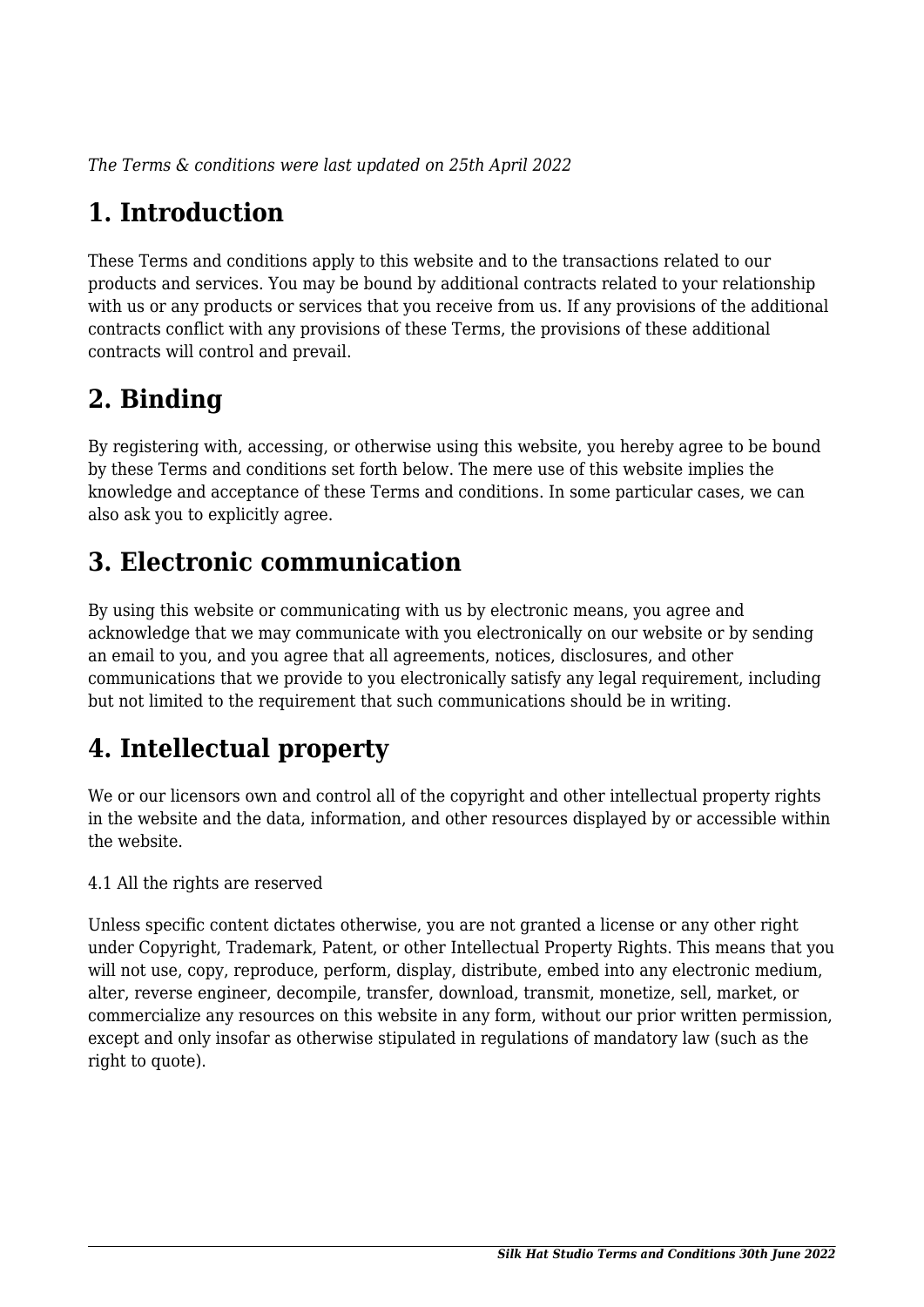# **5. Third-party property**

Our website may include hyperlinks or other references to other party's websites. We do not monitor or review the content of other party's websites which are linked to from this website. Products or services offered by other websites shall be subject to the applicable Terms and Conditions of those third parties. Opinions expressed or material appearing on those websites are not necessarily shared or endorsed by us.

We will not be responsible for any privacy practices or content of these sites. You bear all risks associated with the use of these websites and any related third-party services. We will not accept any responsibility for any loss or damage in whatever manner, however caused, resulting from your disclosure to third parties of personal information.

#### **6. Responsible use**

By visiting our website, you agree to use it only for the purposes intended and as permitted by these Terms, any additional contracts with us, and applicable laws, regulations, and generally accepted online practices and industry guidelines. You must not use our website or services to use, publish or distribute any material which consists of (or is linked to) malicious computer software; use data collected from our website for any direct marketing activity, or conduct any systematic or automated data collection activities on or in relation to our website.

Engaging in any activity that causes, or may cause, damage to the website or that interferes with the performance, availability, or accessibility of the website is strictly prohibited.

## **7. Refund and Return policy**

#### 7.1 Right of withdrawal

You have the right to withdraw from this contract within 14 days without giving any reason.

The withdrawal period will expire after 14 days from the day of the conclusion of the contract.

To exercise the right of withdrawal, you must inform us of your decision to withdraw from this contract by an unequivocal statement (for example a letter sent by post, fax, or email). Our contact details can be found below. You may use the attached model [withdrawal form](https://silkhatstudio.com/wp-content/uploads/complianz/withdrawal-forms/withdrawal-form-en.pdf), but it is not obligatory.

You can also electronically fill in and submit the model withdrawal form or any other unequivocal statement on our [website](https://silkhatstudio.com/contact/).

If you use this option, we will communicate to you an acknowledgement of receipt of such a withdrawal on a durable medium (for example by email) without delay.

To meet the withdrawal deadline, it is sufficient for you to send your communication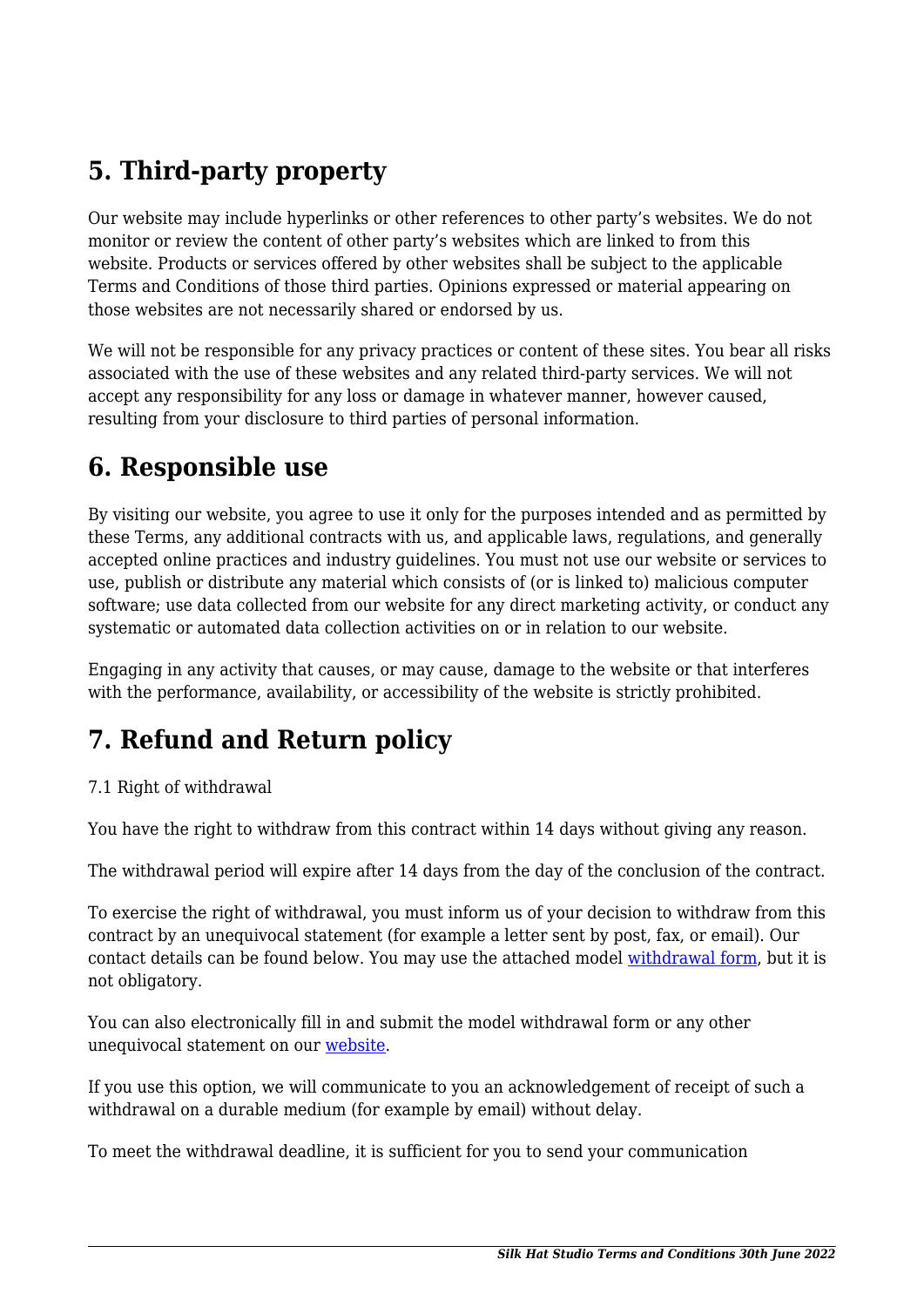concerning your exercise of the right of withdrawal before the withdrawal period has expired.

#### 7.2 Effects of withdrawal

If you withdraw from this contract, we shall reimburse you all payments received from you, including the costs of delivery (with the exception of the supplementary costs resulting from your choice of a type of delivery other than the least expensive type of standard delivery offered by us), without undue delay and in any event not later than 14 days from the day on which we are informed about your decision to withdraw from this contract. We will carry out such reimbursement using the same means of payment as you used for the initial transaction unless you have expressly agreed otherwise; in any event, you will not incur any fees as a result of such reimbursement.

If you requested to begin the performance of services during the withdrawal period, you shall pay us an amount which is in proportion to what has been provided until you have communicated to us your withdrawal from this contract, in comparison with the full coverage of the contract.

Please note that there are some legal exceptions to the right to withdraw, and some items can therefore not be returned or exchanged. We will let you know if this applies in your particular case.

## **8. Idea submission**

Do not submit any ideas, inventions, works of authorship, or other information that can be considered your own intellectual property that you would like to present to us unless we have first signed an agreement regarding the intellectual property or a non-disclosure agreement. If you disclose it to us absent such written agreement, you grant to us a worldwide, irrevocable, non-exclusive, royalty-free license to use, reproduce, store, adapt, publish, translate and distribute your content in any existing or future media.

## **9. Termination of use**

We may, in our sole discretion, at any time modify or discontinue access to, temporarily or permanently, the website or any Service thereon. You agree that we will not be liable to you or any third party for any such modification, suspension or discontinuance of your access to, or use of, the website or any content that you may have shared on the website. You will not be entitled to any compensation or other payment, even if certain features, settings, and/or any Content you have contributed or have come to rely on, are permanently lost. You must not circumvent or bypass, or attempt to circumvent or bypass, any access restriction measures on our website.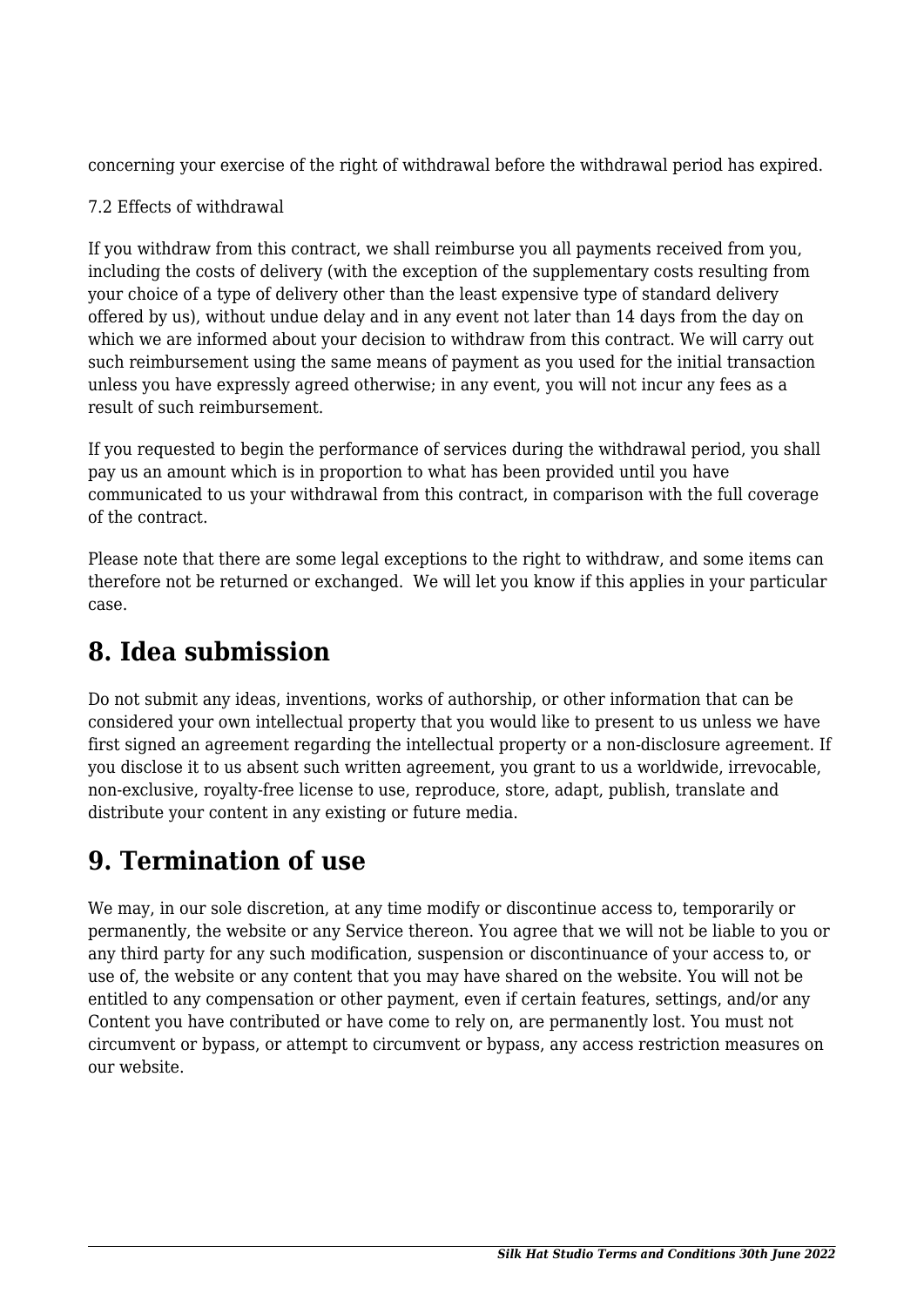## **10. Warranties and liability**

Nothing in this section will limit or exclude any warranty implied by law that it would be unlawful to limit or to exclude. This website and all content on the website are provided on an "as is" and "as available" basis and may include inaccuracies or typographical errors. We expressly disclaim all warranties of any kind, whether express or implied, as to the availability, accuracy, or completeness of the Content. We make no warranty that:

- this website or our content will meet your requirements;
- this website will be available on an uninterrupted, timely, secure, or error-free basis.

Nothing on this website constitutes or is meant to constitute, legal, financial or medical advice of any kind. If you require advice you should consult an appropriate professional.

The following provisions of this section will apply to the maximum extent permitted by applicable law and will not limit or exclude our liability in respect of any matter which it would be unlawful or illegal for us to limit or to exclude our liability. In no event will we be liable for any direct or indirect damages (including any damages for loss of profits or revenue, loss or corruption of data, software or database, or loss of or harm to property or data) incurred by you or any third party, arising from your access to, or use of, our website.

Except to the extent any additional contract expressly states otherwise, our maximum liability to you for all damages arising out of or related to the website or any products and services marketed or sold through the website, regardless of the form of legal action that imposes liability (whether in contract, equity, negligence, intended conduct, tort or otherwise) will be limited to the total price that you paid to us to purchase such products or services or use the website. Such limit will apply in the aggregate to all of your claims, actions and causes of action of every kind and nature.

## **11. Privacy**

To access our website and/or services, you may be required to provide certain information about yourself as part of the registration process. You agree that any information you provide will always be accurate, correct, and up to date.

We have developed a policy to address any privacy concerns you may have. For more information, please see our **Privacy Statement** and our Cookie Policy.

### **12. Export restrictions / Legal compliance**

Access to the website from territories or countries where the Content or purchase of the products or Services sold on the website is illegal is prohibited. You may not use this website in violation of export laws and regulations of United Kingdom.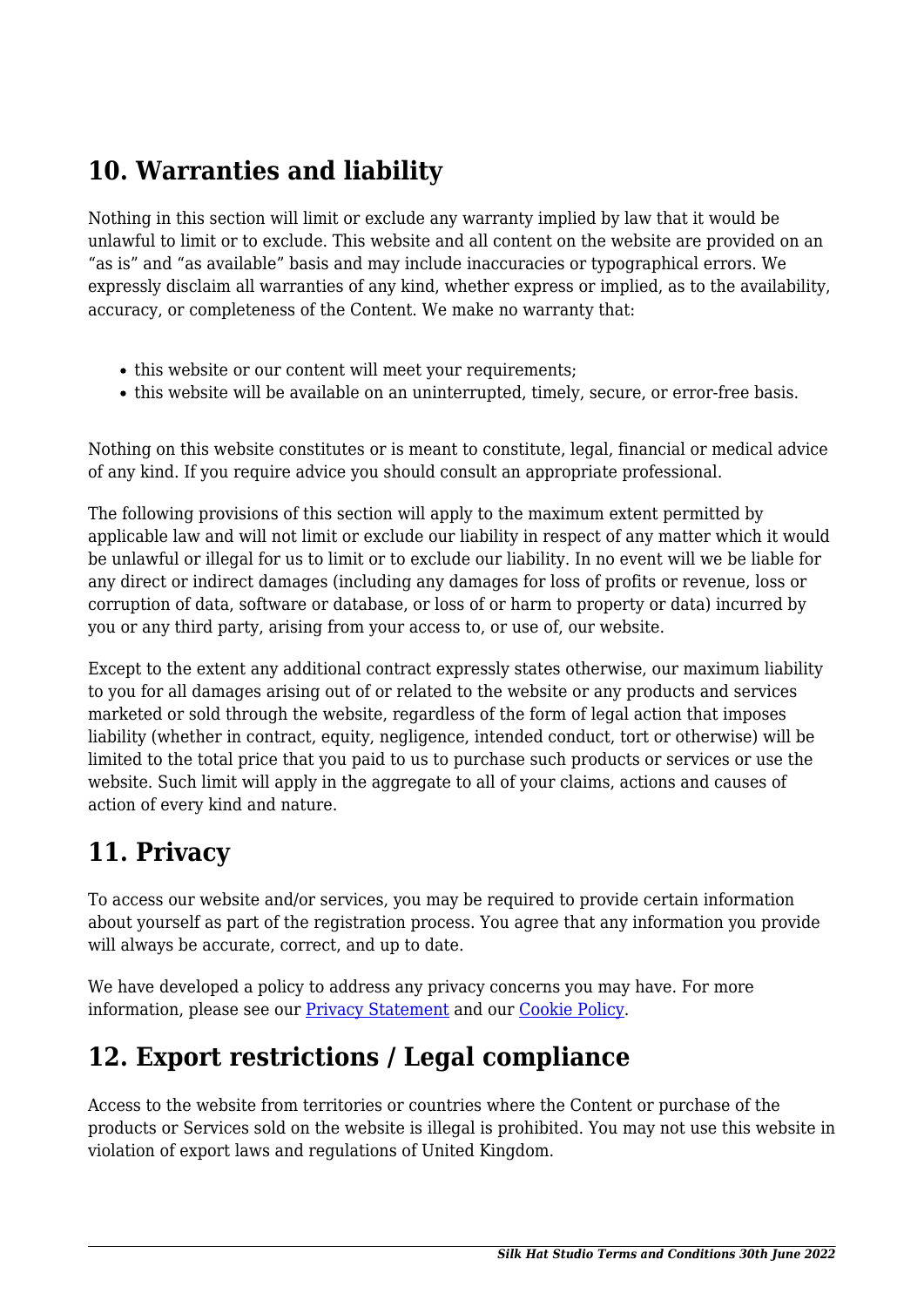## **13. Assignment**

You may not assign, transfer or sub-contract any of your rights and/or obligations under these Terms and conditions, in whole or in part, to any third party without our prior written consent. Any purported assignment in violation of this Section will be null and void.

#### **14. Breaches of these Terms and conditions**

Without prejudice to our other rights under these Terms and Conditions, if you breach these Terms and Conditions in any way, we may take such action as we deem appropriate to deal with the breach, including temporarily or permanently suspending your access to the website, contacting your internet service provider to request that they block your access to the website, and/or commence legal action against you.

## **15. Force majeure**

Except for obligations to pay money hereunder, no delay, failure or omission by either party to carry out or observe any of its obligations hereunder will be deemed to be a breach of these Terms and conditions if and for as long as such delay, failure or omission arises from any cause beyond the reasonable control of that party.

# **16. Indemnification**

You agree to indemnify, defend and hold us harmless, from and against any and all claims, liabilities, damages, losses and expenses, relating to your violation of these Terms and conditions, and applicable laws, including intellectual property rights and privacy rights. You will promptly reimburse us for our damages, losses, costs and expenses relating to or arising out of such claims.

### **17. Waiver**

Failure to enforce any of the provisions set out in these Terms and Conditions and any Agreement, or failure to exercise any option to terminate, shall not be construed as waiver of such provisions and shall not affect the validity of these Terms and Conditions or of any Agreement or any part thereof, or the right thereafter to enforce each and every provision.

### **18. Language**

These Terms and Conditions will be interpreted and construed exclusively in English. All notices and correspondence will be written exclusively in that language.